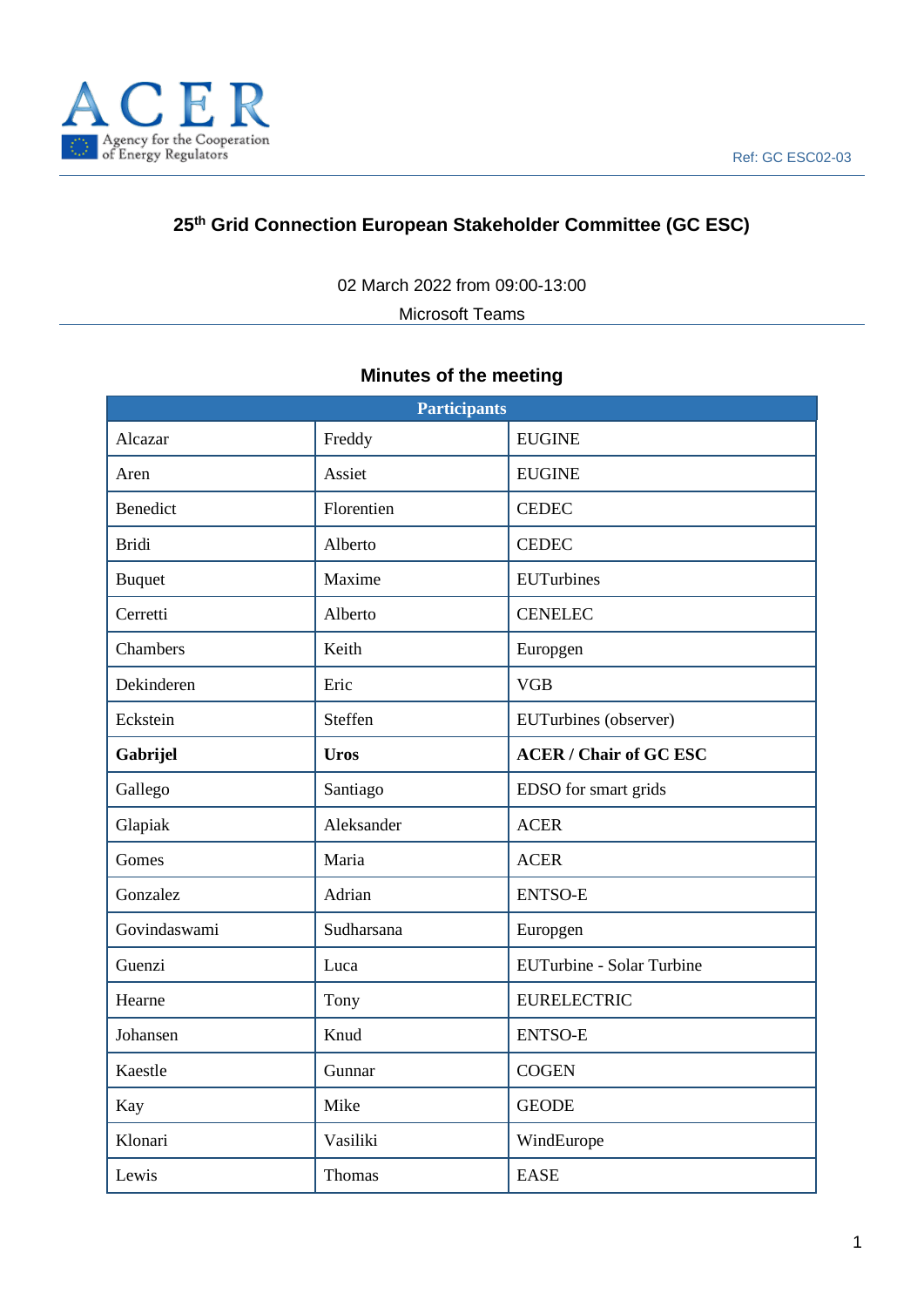| Malbrancke            | Marc      | <b>CEDEC</b>                 |
|-----------------------|-----------|------------------------------|
| Ndreko                | Mario     | <b>ENTSO-E</b>               |
| Oberhauser            | Klaus     | <b>VGB</b>                   |
| O'Connell             | Elaine    | European Comission (DG ENER) |
| Osenberg              | Jan       | Solarpower Europe            |
| Pasquadibisceglie     | Marco     | Arera                        |
| Pinto-Bello           | Andres    | <b>SmartEN</b>               |
| Raju                  | Srinivasa | <b>EUGINE</b>                |
| Schowe-von der Brelie | Bernhard  | EFAC / VAZ (FGH)             |
| <b>Steossl</b>        | Martin    | Orgalim                      |
| Theologitis           | Ioannis   | <b>ENTSO-E</b>               |
| Van Bossuyt           | Michaël   | <b>IFIEC</b> Europe          |
| Vinas                 | Thierry   | <b>EURELECTRIC</b>           |
| Wilch                 | Michael   | EDSO for smart grids         |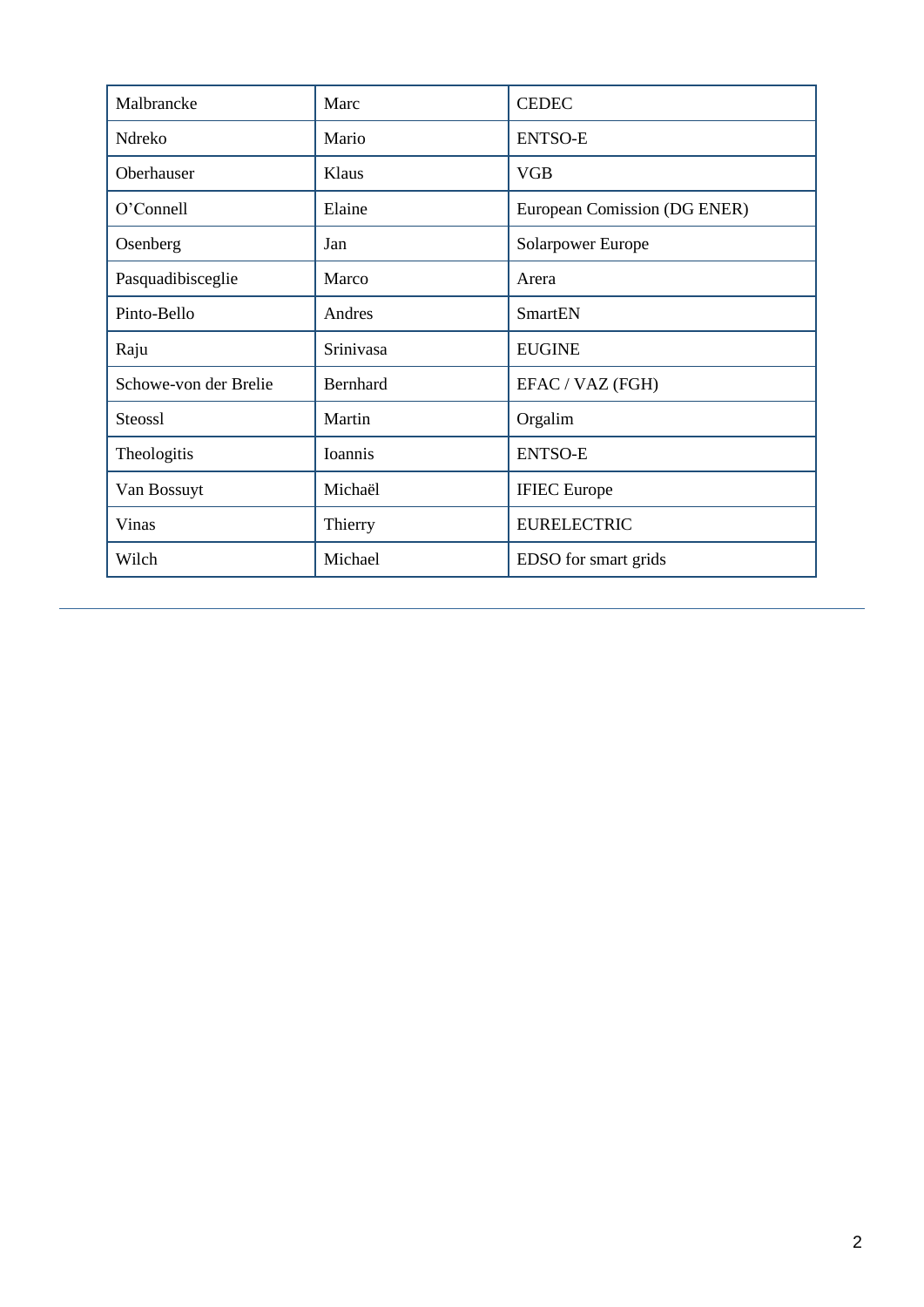

### *1. Opening*

#### *1. Review of Agenda*

The Chair welcomes the participants to the 25<sup>th</sup> GC ESC meeting and reviews the participants list to ensure that only members of the Committee or/and alternates that have informed the Chair are connected.

The agenda is presented and approved (availabl[e here\)](https://eepublicdownloads.azureedge.net/clean-documents/Network%20codes%20documents/GC%20ESC/GC%20ESC%20MEETING%20DOCS/2022/TOP.1._GC_ESC_agenda_220302.pdf).

The Chair asks for any additional topics to be covered under AOB. Eric Dekinderen (VGB) raised the point of adding a point regarding the final report of Criteria of substantial modernisation EG.

#### *2. Approval of the minutes*

The minutes are approved with no further comments (available [here\)](https://eepublicdownloads.azureedge.net/clean-documents/Network%20codes%20documents/GC%20ESC/GC%20ESC%20MEETING%20DOCS/2022/211207_24th_GC_ESC_minutes_final_draft.pdf).

#### *3. Follow-up actions from previous meeting/ new additions t[o Issue Logger](https://esc.network-codes.eu/) (availabl[e here\)](https://eepublicdownloads.azureedge.net/clean-documents/Network%20codes%20documents/GC%20ESC/gc_esc-action_tracker.xlsb):*

Ioannis Theologitis (ENTSO-E) presents the follow-up actions and their status from the previous meeting.

Gunnar Kaestle (COGEN) asks if there are nominees for the position of Chairman of Advanced Capabilities EG. Ioannis replies that there were exchanges with a few members, but no nomination has been submitted. Gunnar raises his interest for the role.

Vasiliki Klonari (WindEurope) asks if position could be appointed to an internal ENTSO-E employee. Ioannis replies that there is no additional resource planned from EE secretariat.

### *2. CNC implementation – ENTSO-E updates*

Ioannis Theologitis (ENTSO-E) informs orally that there is no further update since last GC ESC meeting in December 2021. The planning of pending IGDs from Cluster of Compliance Verification is ongoing. First IGD is available. IGD for Use of Validation Models is initiated, the draft is expected to be available in Q3, latest Q4 2022. The third IGD on Compliance Monitoring after Operational Notification will be initiated after second IGD, its submission is also planned for Q4 2022. Further updates will be provided during next GC ESC meeting in June 2022.

Mike Kay (GEODE) sees a conflict between published IGD on Certification and the depiction of synchronous generated modules in the RfG document. Mike further suggests replacing the diagram since it may cause confliction across Stakeholders what a synchronous PGM is. Ioannis stresses the focus of depiction was on relation between PGM, units and components and that no update has been provided on that. Knud Johansen (ENTSO-E) will adress the issue on the EG.

Eric Dekinderen (VGB) asks to submit the titles of the IGDs. Ioannis informs that they can be found in the last GC ESC meeting's minutes under Topic 2.

Freddy Alcazar (EUGINE) comments that there should be an alignment between members of the corresponding EG which is drafting the IGD on Use of Simulation Models and members from NARCS EG. Ioannis confirms that the alignment will be conducted. Knud Johansen (ENTSO-E) also confirms this.

### *3. Process on the grid connection NCs amendment*

Uros Gabrijel (ACER) presents the slides (available [here\)](https://eepublicdownloads.azureedge.net/clean-documents/Network%20codes%20documents/GC%20ESC/GC%20ESC%20MEETING%20DOCS/2022/TOP.3._GCC_amendment_process.pdf).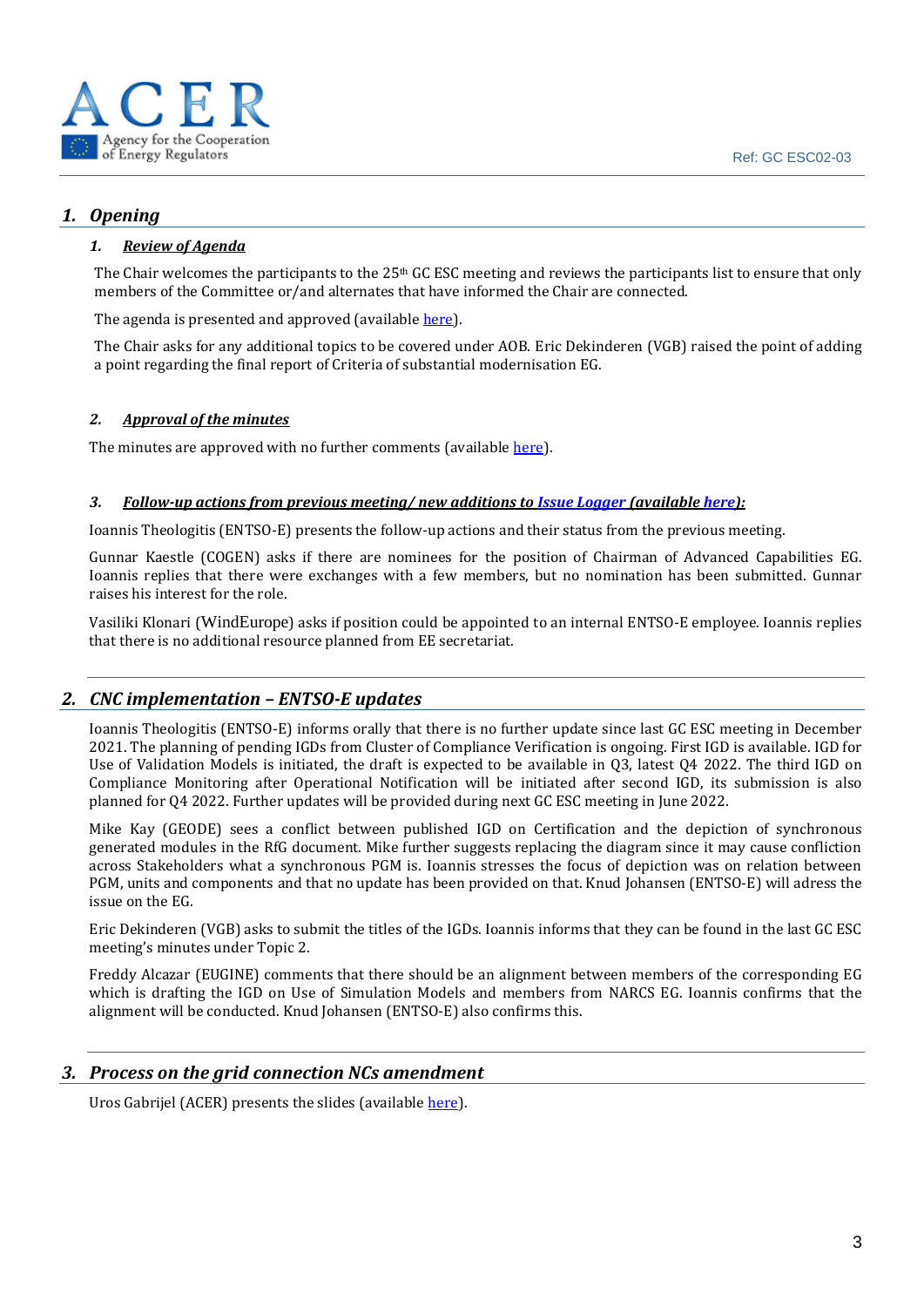Marc Malbrancke (CEDEC) asks who is going to present results from NCs amendments to ACER. Uros explains that during the phase of preparing the related policy paper all issues have been tackled by all members from the EG. However, the policy paper will contain only high-level information on proposed amendments. Uros encourages to review the report in June 2022. Uros continues and informs that discussions on how to present the amendments are ongoing. He stresses that the amendments are not set in stone, meaning that all Stakeholders will be able to make comments upon the experts' proposals. In case of divergent views, an internal overview will be made, followed by a second publication with a second round of submitting comments. Marc asks if no amendment on an article is proposed to the EG from Stakeholders, whether it will not be taken into account for the report. Uros assures that all areas will be reviewed. Uros continues that public consultation will be reviewed in detail via a survey. Marc summarises that if a review is wished the Stakeholder shall submit an amendment including a justification, which he emphasizes is a challenge since not all relevant documents are available. Uros replies that only complete proposals will be reviewed.

Vasiliki Klonari (WindEurope) raises that some reports' drafts are not aligned with the given timeline. Uros informs that he is aware that some deliverables will not be submitted in due time in September 2022. However, the revision by ACER is planned for Q2 2023, Stakeholders will thus be given enough time to comment on the reviews. Vasiliki stresses that scope on the IGDs should not be expanded. Uros agrees with Vasiliki.

Gunnar Kaestle (COGEN) asks what happens after ACER submission to the commission. He reflects that he heard of a new procedure and would like to know if it is intended to apply it. Elaine O'Connell (ENER) explains that the Network Codes and Guidelines are being separated in two categories. Implementing Acts (1) and Delegation Acts (2). For (1) the CACM process and Market Codes follow comitology procedure. For (2), which is being applied to NCs, the process does not implement an official voting by member states in the comitology process. However, the commission is obliged to identify and consult experts and propose a text which then can be either approved or rejected. Elaine stresses that a cooperation with member states is still planned, the scope of that is being established.

Ioannis Theologitis (ENTSO-E) comes back at the point raised by Vasiliki above and states that it is necessary to identify high important topics and prioritise them.

Ioannis further asks Uros if stakeholders can submit proposals within 8 weeks of public consultation in September. Uros confirms this timeline. Ioannis proposes to discuss amendments which were submitted by the EG prior to the public consultation to facilitate the process after submission.

Eric Dekinderen (VGB) points out that there are topics which have not yet been addressed by GC ESC or the EG but are listed without justification. He asks if those proposal will be further discussed and if yes when and by whom. Uros invites Eric to provide the documents to Ioannis who shall circulate those to all GC ESC members, they will be a dedicated agenda point at next GC ESC meeting in June.

Mario Ndreko (ENTSO-E) explains that the newly established EG Offshore will propose amendments to HVDC after its public consultation. He asks if those amendments will only be applied no sooner than in 3 years. Uros claims that all processes related with amendment recommendation last 3 years. However, the start of HVDC related amendments could be postponed in order to align with EG Offshore. He invites to discuss the start in the next GC ESC meeting in June.

Mario also asks when Stakeholders submit proposals for amendments, how ACER decides which one to open. Uros replies that there is a regulator's task force, which informs the related working group of ACER, those two units collaboratively review the topics.

Thierry Vinas (EURELECTRIC) asks if the proposals which have been submitted by EG Storage are taken into account in the frame for generator's code. Uros confirms that storage considerations are already in the policy paper.

Marc Malbrancke (CEDEC) asks Elaine O'Connell if the choice of treating the amendment proposals via the Delegation process by discretion is made by the commission. Elaine explains that it is explicitly provided for the electricity regulation and that the decision to move the items to the Delegation Acts degree was made by the council and parliament.

Luca Guenzi (EUTurbines) wonders how to improve the process associated with connection rules, and how can the new process be integrated into new RfG. Uros explains that the prepared paper includes all relevant information to execute the improvements. He continues that high-level policy recommendations can be conducted in June which will be then addressed more precisely in September.

Gunnar Kaestle (COGEN) refers to slide 2 of the presentation and asks about the order of the submitted amendments. Uros explains that RfG and DCC will be submitted in the first phase, followed by HVDC.

ACTION: Implement review of shortlisted amendments without justification as agenda point on next GC ESC meeting in June.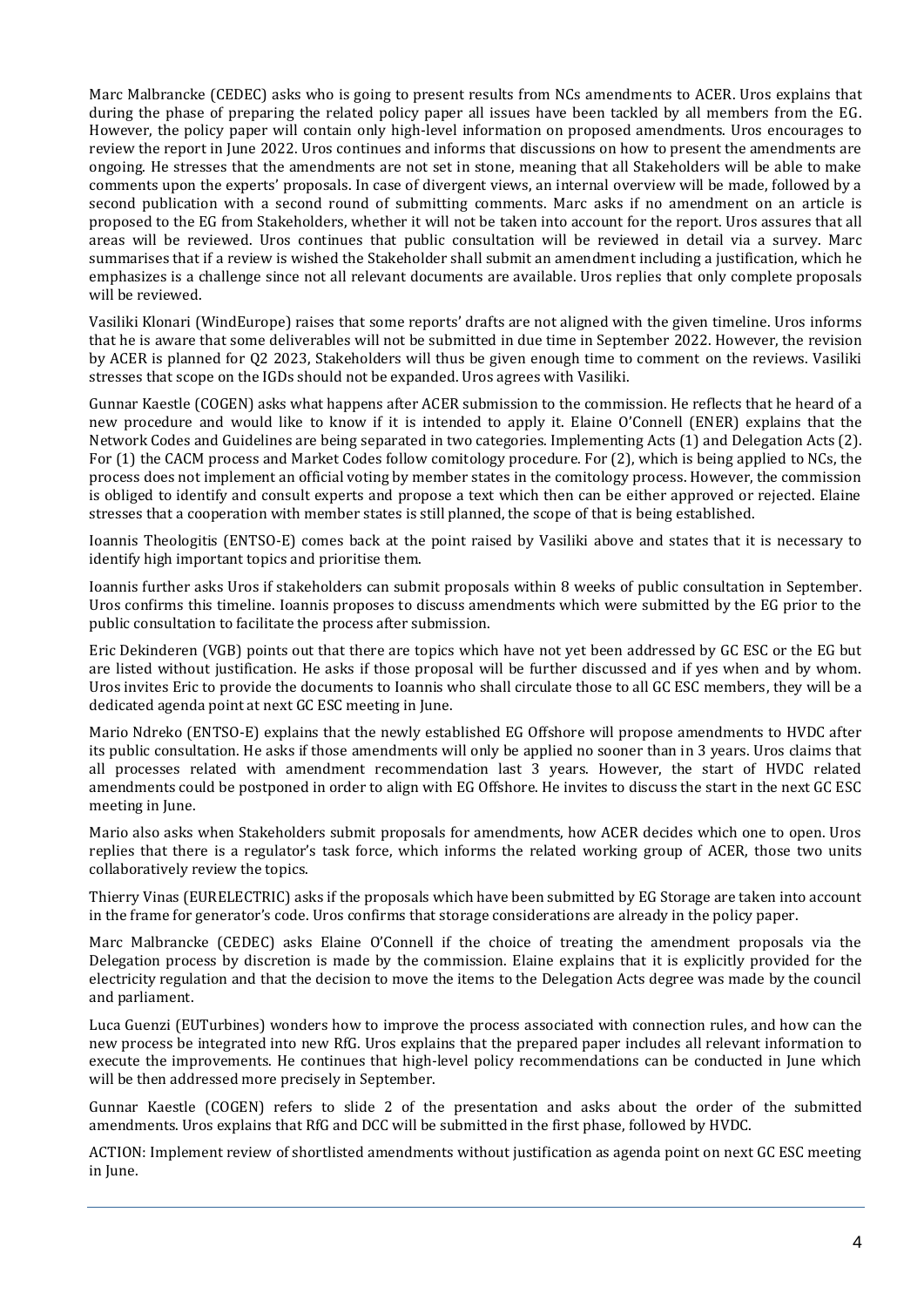

## *4. Workshop on 1st February on RoCoF and long-term stability scenarios*

Mario Ndreko (ENTSO-E) presents the slides (availabl[e here\)](https://eepublicdownloads.azureedge.net/clean-documents/Network%20codes%20documents/GC%20ESC/GC%20ESC%20MEETING%20DOCS/2022/TOP.4._GC_ESC_-_Webinar_on_RoCoF_related_considerations__Summary.pdf).

Eric Dekinderen (VGB) points out that RoCoF is above 1 Hz/s, which makes it impossible to maintain stability of network in case of an accident. Mario replies that this 1Hz/s, is the RoCoF of the center of inertia used in the ENTSO-E report. This threshold is based on operational experience.

Tony Hearne (EURELECTRIC) asks if identified issues within the study apply to continental Europe only. Mario states that 4Hz/s is derived from analytical calculations and that only severe splits were used. Mario further refers to scenarios from 2030 / 2040.

Tony raises the question what a centre of inertia is. Mario explains that if part of the synchronous area is separated from the interconnected synchronous area, the initial RoCoF at time 0+ can be calculated for the to parts of the split (for each island), based on generation fleet and the imbalance in each area. The centre of inertia RoCoF reflects in reality a numerically averaged RoCoF of the island machines and not the RoCoF of a single machine. It is a metric for the whole island (including N number of SPGMs) and not for one SPGM. The RoCoF of the center of inertia cannot be measured but only be calculated for a split based on the imbalance and the generation fleet (each machine inertia H). Tony points out that from his experience the RoCoF that any protection system sees cannot be calculated in a standardised manner. However, both agree that there is no standard calculation approach for the RoCoF measured at the connection point of a PGM.

Gunnar Kaestle (COGEN) would appreciate if a second meeting would be set-up.

Gunnar continues and addresses a question to Tony on what the experience of sustaining higher RoCoFs in smaller islands is. Gunnar refers to an accident roughly 10 years ago in France, where a RoCoF of 1,25 Hz/s occurred and lead to island mode. The following question is how Ireland is handling such accidents.

Gunnar refers to Eric's statement from above and gives his opinion on the experience that 1 Hz/s is too high for RoCoF by referring to an accident in Turkey where disconnecting units within 300 ms would have maintained the stability.

Tony explains that Ireland is currently operating at a ratio of 25% / 75% non-synchronous / synchronous areas. Further he explains that Ireland changed the protection relay to 1 Hz/s. Mario adds that bigger islands (derived from the split of the the CE SA) shows high imbalance and high RoCoF in case of a split and refers to the previously shown study.

Eric replies to Gunnar's question by stating that the 1 Hz/s rule applies to frequency drop and not rise, since it takes time to activate low frequency demand disconnection. He also adds that a stakeholder from the workshop proposed to contact Ireland or the UK to ask how high RoCoF events are treated. However, Eric does not see a comparable state there to continental Europe since the main danger for RoCoF comes from splits, not from a lack of generation.

Luca Guenzi (EUTurbine) raises his concerns regarding the follow-ups from the presented study, which, as he further stresses, is only an initial study. Mario endorses the proposal of setting up a second workshop. Ioannis Thelogitis (ENTSO-E) invites the stakeholders to submit agenda points and open questions to draft an agenda. Focus on inertia and further analysis on RoCoF should be handled, says Luca. Ioannis explains that such aspects should be addressed in a general workshop, not only addressed to GC ESC members.

Sudharsana Govindaswami (Europgen) (1) asks what the impact on the systems will be after RoCoF will be changed. Further her question refers to the calculation of momentum of inertia, where she (2) asks if it is planned to impose a minimum required momentum of inertia. Also, she (3) asks what kind of compensations could be used during an RoCoF event. Mario replies to (2) that this is more a question of mitigation measures. The presented study does not impose that. Ioannis explains that the topic on inertia is too complex and exceeds the scope of today's meeting. He stresses that a workshop should be prepared by ENTSO-E beforehand with the involvement of experts across GC ESC. Uros endorses to offer a workshop of this scope. He also replies to (1) by briefly explaining that there is no automatic redraft of application of new requirements on existing generators.

ACTION: Organise joint SO GC / ESC workshop on the topic of RoCoF and inertia. Stakeholders are invited to submit topics and open points to be added to the agenda of this workshop.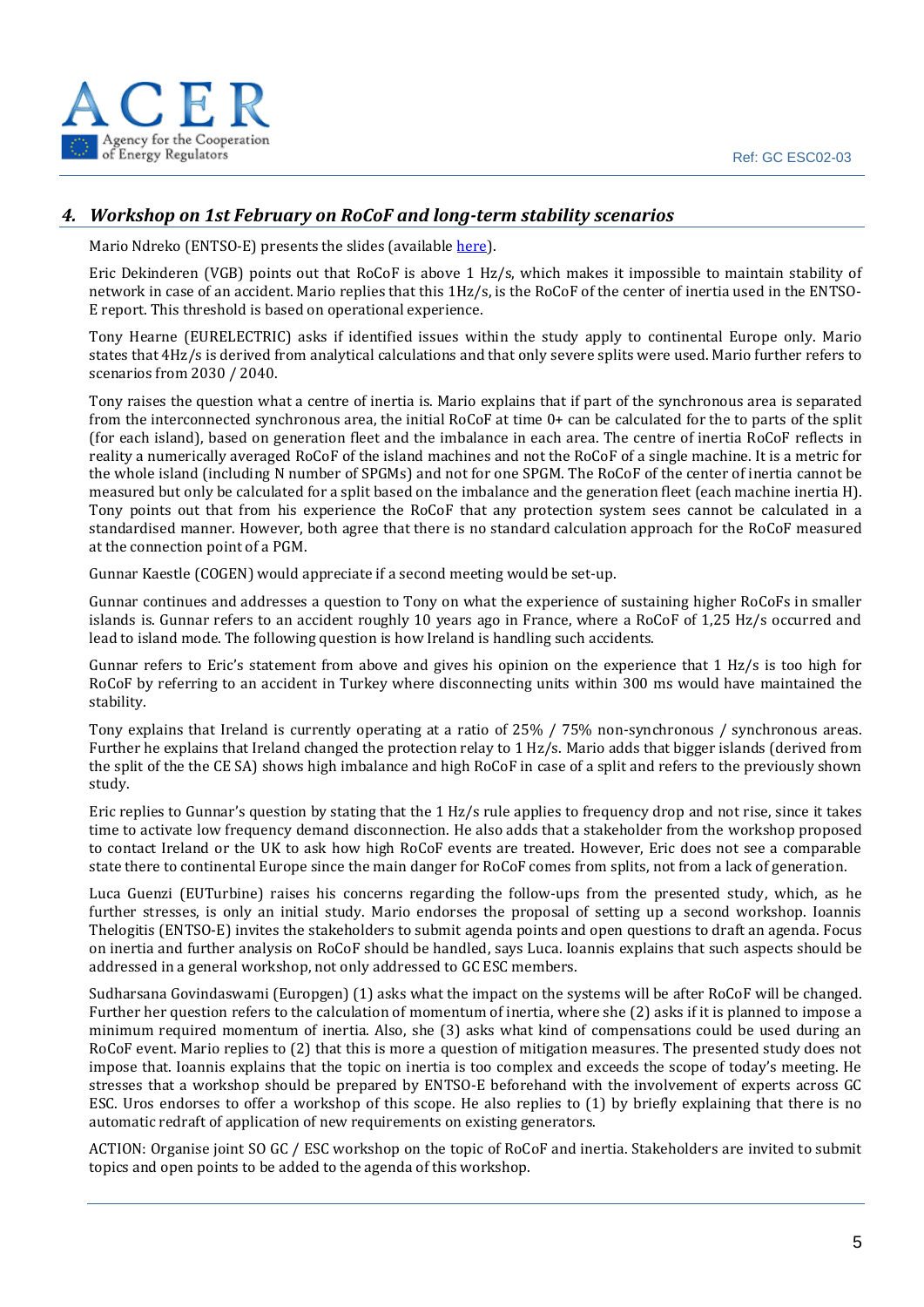### *5. EUTurbines position paper on RoCoF related questions*

Maxime Buquet (GE Gas Power) presents the position paper (available [here\)](https://eepublicdownloads.azureedge.net/clean-documents/Network%20codes%20documents/GC%20ESC/GC%20ESC%20MEETING%20DOCS/2022/TOP.5._EUTurbines_Postion_Paper_RoCoF_final_022022.pdf).

Gunnar Kaestle (COGEN) refers to amendments EN-50549-1 and EN-50549-2. He explains that in the past there was a RoCoF immunity level of up to 2 Hz/s for converter-based technology versus 1 Hz/s for synchronised areas, now these areas should be harmonised, and both survive 2 Hz/s, which has been broadly accepted across the distributors. Maxime claims that there are several concurrent consultations on this topic, thus receiving no comments might lead to potentially false conclusions. Luca Guenzi (EUTurbine) explains that there was consideration on harmonising the certificates.

Maxime concludes his presentation by saying that there is no need for new requirements for short term duration.

Ioannis Theologitis (ENTSO-E) refers to the study Long-term Frequency stability scenarios and relevant requirements, presented by Joao, where several solutions were shown and further concludes that an optimum mix of all solutions should be found eventually.

Thierry Vinas (EURELECTRIC) refers to Maxime's presentation which states that some countries would not rely on imports, where in fact there are countries with high dependencies. Maxime replies that new requirements for RoCoF would be needed if such high imports of up to 40% are used.

Mario Ndreko (ENTSO-E) reflects those phenomena on continental areas differ very much from those in island areas in such manner that the centre on inertia has to be limited to 1 Hz/s, with an acceptable difference of up to 2 Hz/s and a measurement window of 500 ms. He asks why the measurement window cannot be limited to 300 ms and the RoCoF be increased to 4 Hz/s for 300ms measurement window. Maxime replies that the upscaling leads to high complexity within the simulation, since simulating less than 500 ms means demonstrating a full ride-through study. He further explains that demonstrating full ride-through studies is 10 times less complex than the RoCoF study.

Sudharsana Govindaswami (Europgen) refers to the topic of auxiliary systems around generators and asks how they have to comply with the RoCoF requirements and if those have to withstand the RoCoF capability. Further she asks if auxiliary systems will be included into RoCoF simulation models. Maxime replies that it is not required. Sudharsana stresses that the implementation of auxiliary systems is necessary but also complicated and has to be considered. Uros points out that EG Interaction Studies and Simulation Models published a text on the topic of RfG and IDC and raises that EMD models might be covered in those. Luca Guenzi (EUTurbines), head of this EG, proposes to raise this aspect on the next EG meeting. Mario explains that the ISSM's study focus was not on modelling on RoCoF issues. Tony Hearne (EURELECTRIC) raises the fact that smaller generators of type A and B differ from large generator systems and might not be important for such simulations.

Luca stresses that RoCoF is a rare event for which reason it is difficult to collect real data for larger systems.

Aren Assiet (EUGINE) concludes three aspects on RoCoF requirements: (1) RoCoF events do not physically damage affected machines. (2) Regulation stability insurance and restoration is an aspect of simulation. (3) To maintain protection of a system, disconnection might also be activated. He asks how to proof those aspects. He anticipates that the difficulty of proving the aspects decreases with their number.

## *6. ESC Expert Groups*

#### **Expert Group: Identification of connection issues for offshore systems (EG Offshore) – tentative title**

Mario Ndreko (ENTSO-E) presents ToR of the EG CROS and a related presentation (availabl[e here\)](https://eepublicdownloads.azureedge.net/clean-documents/Network%20codes%20documents/GC%20ESC/GC%20ESC%20MEETING%20DOCS/2022/TOP.6._20220302_EG_CROS_Progress_fin.pdf).

Uros Gabrijel (ACER) asks if there is data exchange at the control functions tackled. Mario clarifies that EG CROS foresees to discuss how to enable connectionstudies on multi-vendor offshore islands and tries to provide recommendations and data exchange models. Uros emphasizes that he meant real time data exchanges, whether it's centralised control. Mario replies that there is no discussion up to date of centralised control. He continues that generally speaking offshore islands become a large, synchronised area capacity-wise, and thus it should be ensured the users also support onshore-systems.

Tony Hearne (EURELECTRIC) asks if the station top right of the shown figure (slide 5) is tail fed for a loss of the feeder to it. Mario explains that besides a classical end-to-end connection there could also be a coupling of interface points and HVDC offshore, which would be an interconnector, whereas the requirements would need to be harmonised and also how system could survive in the event of disturbances (e.g. frequency regulation of offshore AC islands). He further explains offshore systems are energised and operated on HVDC offshore remote converter stations, which provide voltage relays on frequency regulation, PPMs only follow it. If those system grow, further capabilities, i.e. PPMs would provide grid forming functions, shall be all exhausted in phase II.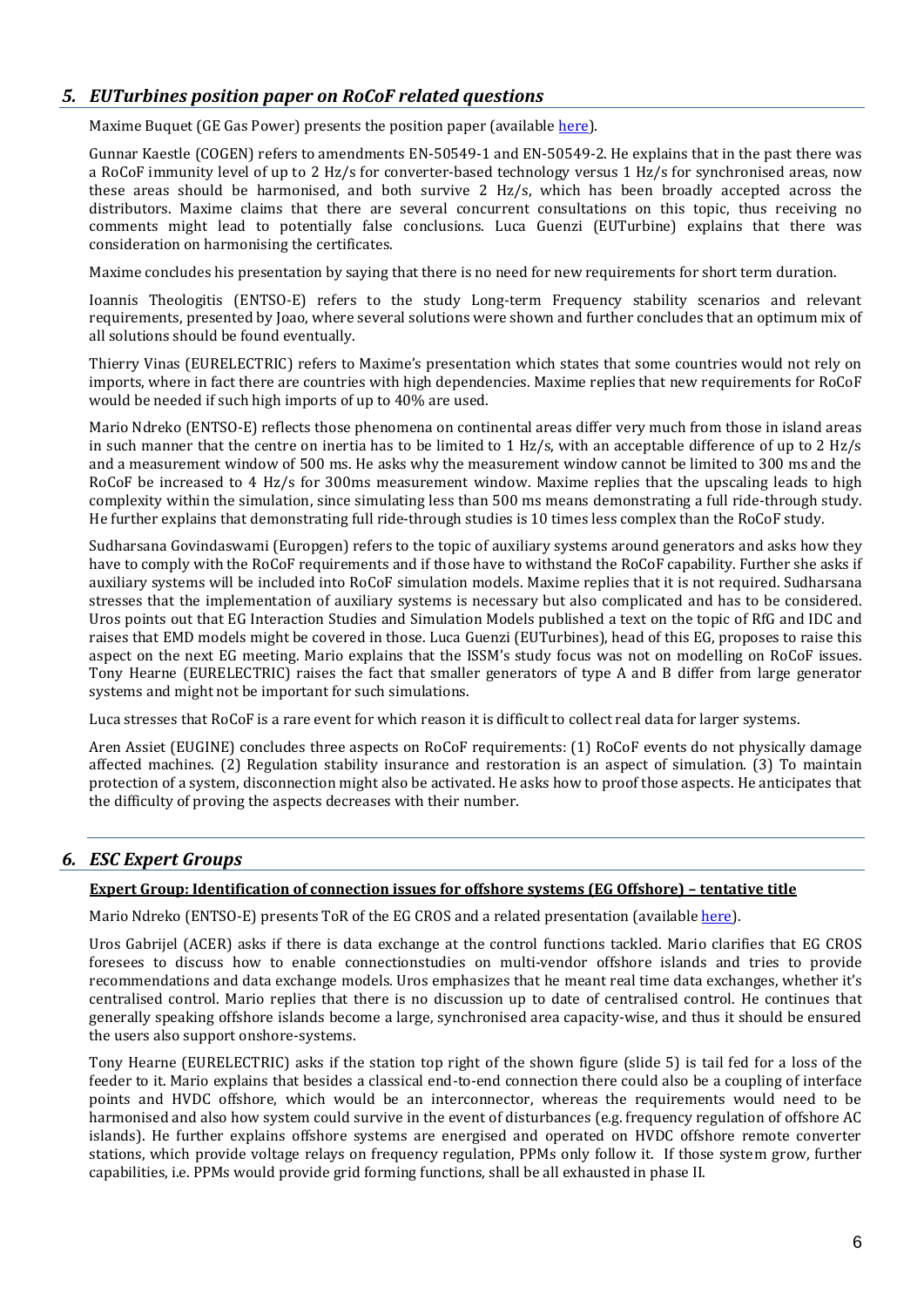

Gunnar Kaestle (COGEN) says that HVDC grid control is only for optimizing purposes, and that in case that communication of HVDC grid control fails due to error links, it must not cause a failure of the whole system. For that reason, there is need to have a back-up which listens to the analog signal which allows a basic supply scenario.

Eric Dekinderen (VGB) stresses that the intention of EG Offshore is not to consider real DC grids which in his opinion is very important. Mario agrees with Eric and further explains that the EG Offshore only focused on DC terminals with single vendors, for multi-vendors there is not enough know-how and experience for new requirements. If multivendor projects will be initiated DC side requirements would be needed.

Uros reflects on the fact that islands could grow to a few GW of installed capacity and asks if it is then envisaged that islands will be operated like control areas with FCR or a control block constellation

Mario further informs that the report of Phase will be circulated to GC ESC members for review and approval and presents the timeline of the EG CROS Phase II, which is part of the slide deck.

#### **Expert Group: Harmonization of Product Family Grouping and Acceptance of Equipment Certificates in European Level – tentative title**

Freddy Alcazar (EUGINE) presents the slides (availabl[e here\)](https://eepublicdownloads.azureedge.net/clean-documents/Network%20codes%20documents/GC%20ESC/GC%20ESC%20MEETING%20DOCS/2022/TOP.6._EG_Harmonization_of_Product_Family_Grouping_and_Acceptance_Status_03_2022.pdf).

Eric Dekinderen (VGB) refers to shown subgroups' tasks, i.e., harmonised approach for equipment certificates for Type A and asks why Type A since definition of Type A is not uniform across Europe. Freddy replies that the term 'smaller produce units' better describes the referred units. Eric proposes to use the capacity limit as the limiting factor.

Mike Kay (GEODE) stresses the importance of addressing right recipients for questionnaire and proposes to reach out for GC ESC members to identify those ones. Freddy agrees and encourages the present members to share proposals for recipients.

Gunnar Kaestle (COGEN) informs that harmonisation and testing for Type A and Type B units (EN 50549-10) has been finished last year and is currently under approval at CENELEC members and will be finalised afterwards if no further comments are submitted.

Alberto Cerretti (CENELEC) first asks Freddy why the questionnaire contains no question on reference documents among the involved subjects, which he treats as equally important. Further he claims that national committees were not involved.

Alberto then refers to Gunnar's previous contribution and explains that Gunnar is just referring to RfG requirements. He continues by saying that not applying a different certification process on TSOs than on DSOs is not advisable. He also explains that a European standard has already been defined in the past but not approved though. Freddy replies to Alberto that EN 50549-10 will be taken into account for different proposals. He also refers to the questionary which does comprise a question on reference documents. Freddy continues and explains that it is very difficult to define certificates which can be applied in all European countries, though more selective certificates for certain key requirements are being established. Freddy also explains that many requirements can be tested via onsite visits next to regular commissioning, whereas requirements like RoCoF require special testing equipment. Alberto believes that focus is only on larger generators connected to a transmission system, small generators connected to a distribution system cannot be covered by presented documents. Freddy ensures all types are considered.

ACTION: Members of GC ESC share proposals for questionnaire recipients.

#### **Expert Group: Advanced Grid Services and Controls for Grids with High Penetration of DER – tentative title**

Ioannis Theologitis (ENTSO-E) briefly presents orally last meeting's results. He also encourages to name interest for open position of Head of the named Expert Group. The position will be supported by ENTSO-E secretariat. Nominations shall be provided in the following two weeks.

Sudharsana Govindaswami (Europgen) asks if there will be a specific time period within which the draft must be delivered. Ioannis explains that current ToR assumes a drafting period of 9 months, which means that including the approval process the time frame will reach around one year. He further refers that the workload for members is presumably one meeting per month, but further could follow if required. Sudharsana points out that a wider range of members than only manufacturers is advisable. Ioannis explains that the group has a lot of members from different ranges, 42 in total, only Chair is missing. Also, it is possible that further experts will be contacted for specific topics.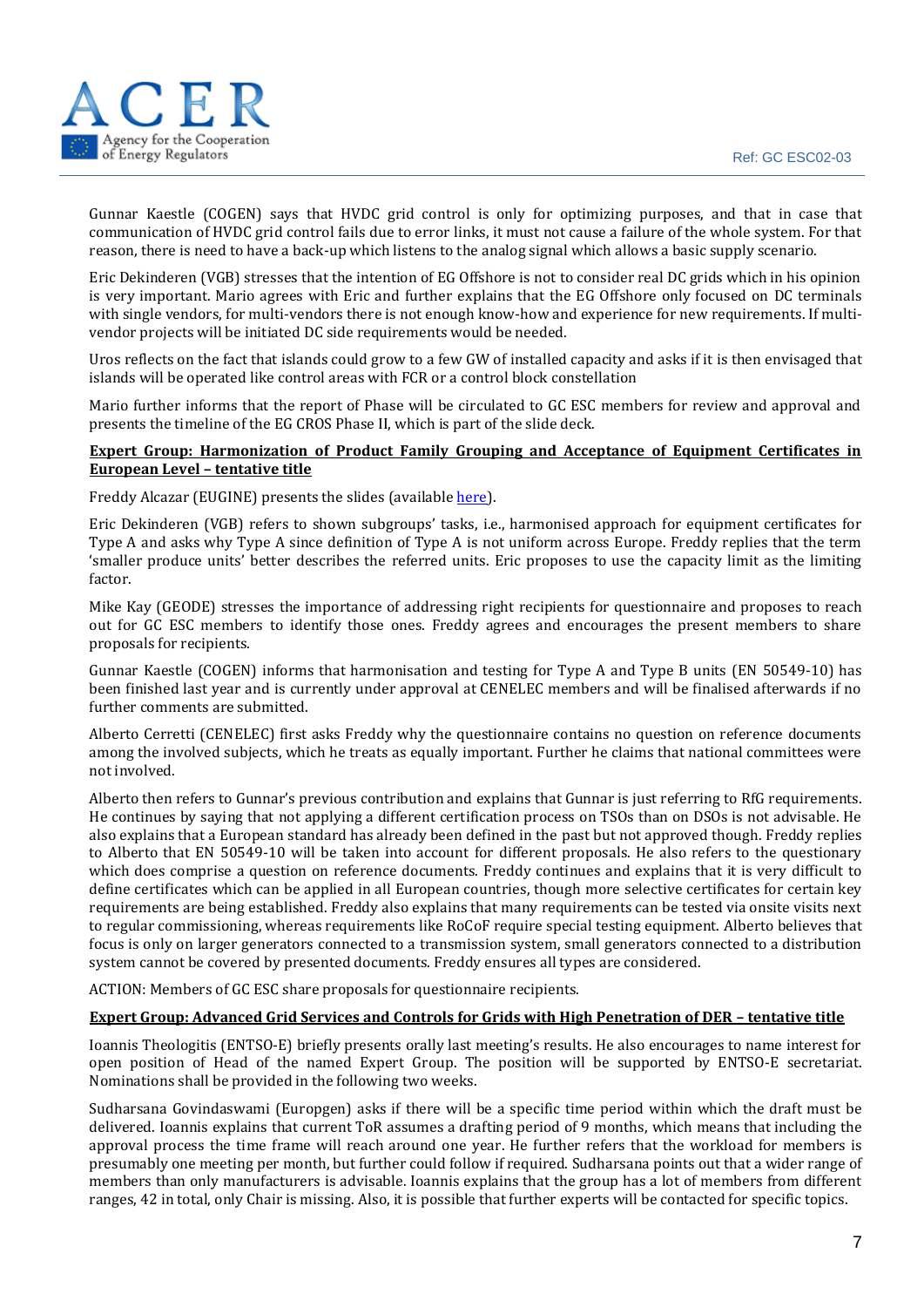Gunnar Kaestle (COGEN) asks if the members from the EG have been encouraged to appoint nominees for the Chair. Ioannis informs that all members have already been provided with the call for nominations and clarifies that the leading person should not lead the content of the group's work. Gunnar asks for a one-pager which he could distribute to potential workstreams, preferably from either the wind or solar industry. He stresses that the Chair should be familiar with the technical aspects of the topic, which Ioannis agrees with but also points out that mainly the Chair should manage the EG in first place.

Vasiliki (WindEurope) informs that no member from WindEurope is willing to chair the position, but they were more people at WindEurope wanting to become a member. She would ask among those whether they are keen to chair the open position. Ioannis emphasizes that this person shall act neutrally.

ACTION: Ioannis Theologitis (ENTSO-E) will distribute a call for nomination, which can be shared by GC ESC stakeholders with workstreams.

# *7. CENELEC updates - Status of EN 50549-1 and -2 Status of draft prEN 50549-10:2021*

Alberto Cerretti (CENELEC) presents the slides (available [here\)](https://eepublicdownloads.azureedge.net/clean-documents/Network%20codes%20documents/GC%20ESC/GC%20ESC%20MEETING%20DOCS/2022/TOP.7._CENELEC_TC8X_WG03_Status_220302.pdf).

Marc Malbrancke (CEDEC) refers to amendments related to EN 50549-1 and -2 when standards would be available. Alberto informs the amendments will be submitted in May 2022, whereas the approval on addition 2 is planned in parallel.

Aren Assiet (EUGINE) refers to EN 50549-10 and asks whether it is correct to publish a European standard if there are already national standards and how is it impacting those. Alberto explains by referring to Italy where there is a national standard, however it is planned to align with EN 50549-10. He further informs that EN 50549-10 should be valid for all countries but is not inevitably applicable instead of the national document. Countries are free to choose.

Knud Johansen (ENTSO-E) asks whether current reference for compliance verification and assessment is addition 1 for EN 50549-1 and EN 50549-2. Alberto replies that yes, this is the case, but not all requirements are fully specified in EN 50549-10, thus they are not comprised by addition 1. However, the amendment of EN 50549-1 and EN 50549- 2 is scope of further work. Knud further asks if addition 2 of EN 50549-10 will address new versions of EN 50549-1 and EN 50549-2. Alberto confirms that.

Mike Kay (GEODE) asks when the EN 50549-1 and EN 50549-2 are going to be published. Alberto explains that the enquiry for EN 50549-10 will be send out end of March and if it will be approved without comments it will be published possibly by the end of the year, for more information see slide 4.

Gunnar Kaestle (COGEN) informs that standards are not legally binding only if they are being referred in national legal documents. If this is not the case, the dealing parties have to declare to which document they are referring to. He confirms that the decision on which standard is used is up to the corresponding country. He further explains that the decision to not oblige the member states to apply the same standard has been rejected 10 years ago. Also, he points out that using the standard for testing will decrease costs of the tests.

Sudharsana Govindaswami (Europgen) raises that a standard is not an enforcement meaning it is not a law.

Mike clarifies that the intention of CENELEC is to provide standards, i.e., EN 50549-10, which facilitate drafting or applying national standards where there is a lack.

### *8. AOB*

Eric Dekinderen (VGB) was not happy with the process of the amendments' reviews. Ioannis Theologitis (ENTSO-E) says that the only solution is to maintain the timelines of expert groups and that silence is being considered as acceptance. If a proposal for change is not adopted due to too little feedback this can be discussed. Eric points out that the problem lies in lack of numerous feedbacks.

The Chair concludes the meeting and informs that it has not been yet decided whether the next GC ESC meeting will take place in person, there are ongoing discussions on the restrictions from ENTSO-E. However, the decision will be circulated in advance to ensure that the members can plan their trip accordingly.

### *9. Follow-up actions:*

1. Implement review of shortlisted amendments without justification as agenda point on next GC ESC meeting in June.